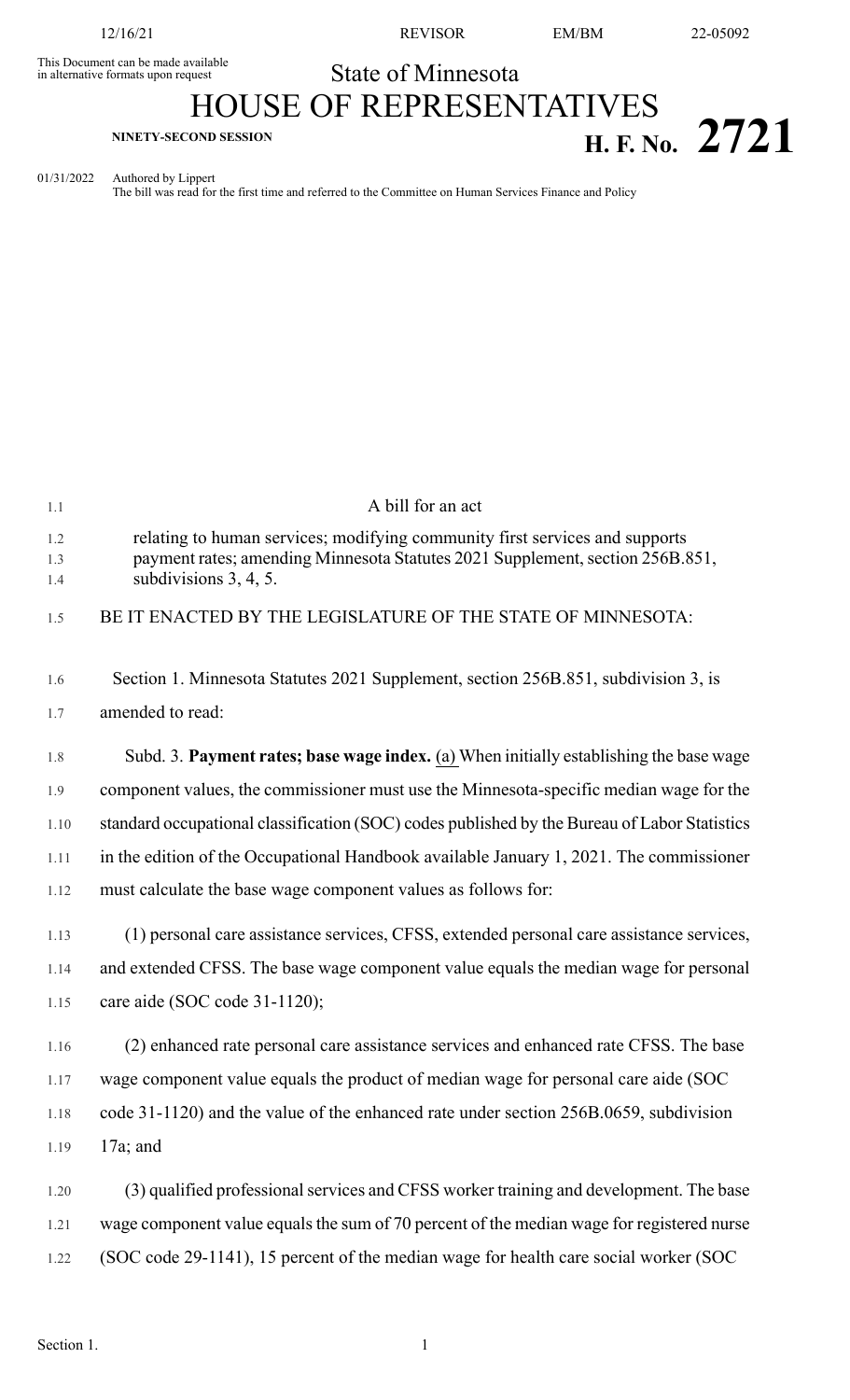| 2.1  | code 21-1099), and 15 percent of the median wage for social and human service assistant        |
|------|------------------------------------------------------------------------------------------------|
| 2.2  | (SOC code 21-1093).                                                                            |
| 2.3  | (b) Beginning January 1, 2025, and every two years thereafter, the base wage component         |
| 2.4  | values shall be updated based on the most recently available wage data by SOC code from        |
| 2.5  | the Bureau of Labor Statistics.                                                                |
| 2.6  | (c) The commissioner must publish on the department's website the updated base wage            |
| 2.7  | component values.                                                                              |
|      |                                                                                                |
| 2.8  | Sec. 2. Minnesota Statutes 2021 Supplement, section 256B.851, subdivision 4, is amended        |
| 2.9  | to read:                                                                                       |
| 2.10 | Subd. 4. Payment rates; total wage index. (a) The commissioner must multiply the               |
| 2.11 | base wage component values in subdivision 3 by one plus the appropriate competitive            |
| 2.12 | workforce factor. The product is the total wage component value.                               |
| 2.13 | (b) For personal care assistance services, CFSS, extended personal care assistance             |
| 2.14 | services, extended CFSS, enhanced rate personal care assistance services, and enhanced         |
| 2.15 | rate CFSS, the initial competitive workforce factor is 4.7 percent.                            |
| 2.16 | (c) For qualified professional services and CFSS worker training and development, the          |
| 2.17 | competitive workforce factor is zero percent.                                                  |
| 2.18 | (d) Beginning August 1, 2024, and every two years thereafter, the competitive workforce        |
| 2.19 | factors in this subdivision must be updated using the most recently available data. Beginning  |
| 2.20 | August 1, 2026, the base wage index updates required in subdivision 3, paragraph (b), must     |
| 2.21 | be completed before the adjustments to the competitive workforce factors. If, after a biennial |
| 2.22 | adjustment, the competitive workforce factor is less than or equal to zero, the competitive    |
| 2.23 | workforce factor is zero.                                                                      |
|      |                                                                                                |
| 2.24 | Sec. 3. Minnesota Statutes 2021 Supplement, section 256B.851, subdivision 5, is amended        |
| 2.25 | to read:                                                                                       |
| 2.26 | Subd. 5. Payment rates; component values. (a) The commissioner must use the                    |
| 2.27 | following component values:                                                                    |
| 2.28 | (1) employee vacation, sick, and training factor, 8.71 percent;                                |
| 2.29 | (2) employer taxes and workers' compensation factor, 11.56 percent;                            |
| 2.30 | (3) employee benefits factor, 12.04 percent;                                                   |
|      |                                                                                                |

2.31 (4) client programming and supports factor, 2.30 percent;

Sec. 3. 2